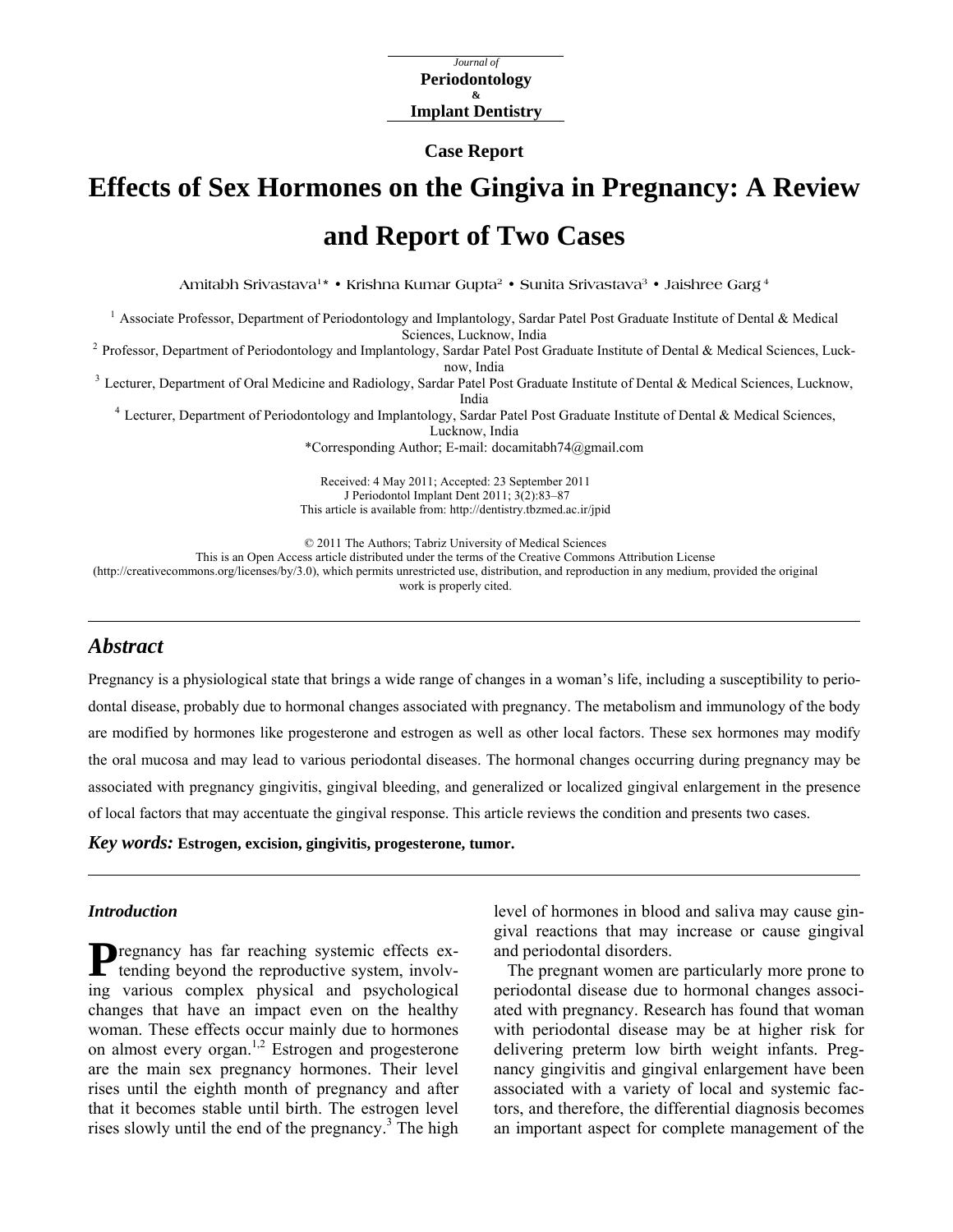lesion. Most of the causative factors lead to an unusual hyperplastic tissue response to chronic inflammation associated with local irritants such as plaque, calculus or bacteria and their products.<sup>4</sup> Hormonal changes occurring during pregnancy and puberty significantly potentiate the effects of local irritants on gingival connective tissue. $5$ 

The levels of sex steroid hormones in saliva increases during pregnancy. $6,7$  Some of the most remarkable endocrine related oral alterations occur during pregnancy due to increased plasma hormone lev $els.$ <sup>8</sup> Upon fertilization and implantation, the corpus luteum continues to produce estrogen and progesterone while the placenta develops. Progesterone and estrogen reach their peak plasma levels of 100ng/ml and 6ng/ml, respectively, by the end of the third trimester, and the potential biological impact of estrogen and progesterone take place in periodontal tissues during this period.

## *Mechanisms of Action of Sex Hormones*

Effects of estrogen on the periodontal tissues include the following:<sup>9</sup>

- 1. Decreases keratinization while increasing epithelial glycogen that results in the diminution in the effectiveness of the epithelial barrier.
- 2. Increases cellular proliferation in blood vessels.
- 3. Stimulates Polymorphonuclear Leukocyte (PMNL) phagocytosis.
- 4. Inhibits PMNL chemotaxis.
- 5. Suppress leukocyte production from the bone marrow.
- 6. Inhibits pro-inflammatory cytokins released by human marrow cells.
- 7. Reduces T-cell mediated inflammation.
- 8. Stimulates the proliferation of the gingival fibroblasts.
- 9. Stimulates the synthesis and maturation of gingival connective tissues.
- 10. Increases the amount of gingival inflammation with no increase of plaque.

Also, progesterone has the following effects on the periodontal tissues:<sup>9</sup>

- 1. Increases vascular dilatation, thus increases permeability.
- 2. Increases the production of prostaglandins.
- 3. Increases PMNL and prostaglandin E2 in the gingival crevicular fluid (GCF).
- 4. Inhibits collagen and non-collagen synthesis in the periodontal ligament (PDL) fibroblasts.
- 5. Inhibits proliferation of human gingival fibroblast proliferation.
- 6. Alters rate and pattern of collagen production in gingiva resulting in reduced repair and maintenance potential.
- 7. Increases the metabolic breakdown of folate which is necessary for tissue maintenance and repair.

# *Influences on Gingival Vasculature*

The effects of estrogen and progesterone on the gingival vasculature could potentially explain the increased edema, erythema, gingival crevicular exudate, and hemorrhagic gingival tissues, noted during pregnancy as well as other stages of the reproductive cycle. An increase in gingival crevicular fluid flow has been correlated to elevated sex steroid levels, which indicates that these hormones may affect vascular permeability in the gingival sulcus.<sup>9</sup>

# *Microbial Changes during Pregnancy*

Microorganisms such as *Aggregatibacter actinomycetemcomitans*, *Porphyromonas gingivalis*, and *Prevotella intermedia* are known to synthesize steroid metabolizing enzymes needed for steroid synthesis and catabolism. The steroid metabolites may also contribute to nutritional requirements of the pathogens, which may lead to gingival changes during pregnancy.<sup>10</sup>

# *Gingival Changes during Pregnancy*

Pregnancy gingivitis is characterized by erythema, edema, hyperplasia, and increased bleeding. Cases range from mild inflammation to severe hyperplasia and hypertrophy, pain and bleeding. Increased gingival probing depths, increased gingival inflammation, increased gingival crevicular fluid flow, increased bleeding upon probing and increased tooth mobility are the clinical periodontal manifestations described during pregnancy. The anterior region of the mouth is more commonly affected and the interproximal sites tend to be the most involved areas.<sup>11</sup>

There is also an increased incidence of pyogenic granulomas during pregnancy at a prevalence of 0.2– 9%. The 'pregnancy tumor' or 'pregnancy associated pyogenic granuloma' appears most commonly during the second or the third month of pregnancy. Gingiva is the most common site involved (70%), followed by tongue, lips, buccal mucosa and the palate. The pregnancy tumor develops as a result of an exaggerated inflammatory response to local irritations, then enlarges rapidly, bleeds easily, and becomes hyperplastic and nodular. The tumor may be sessile or pedunculated and may range from purplish red to deep blue in color with small fibrin spots. It has a tendency to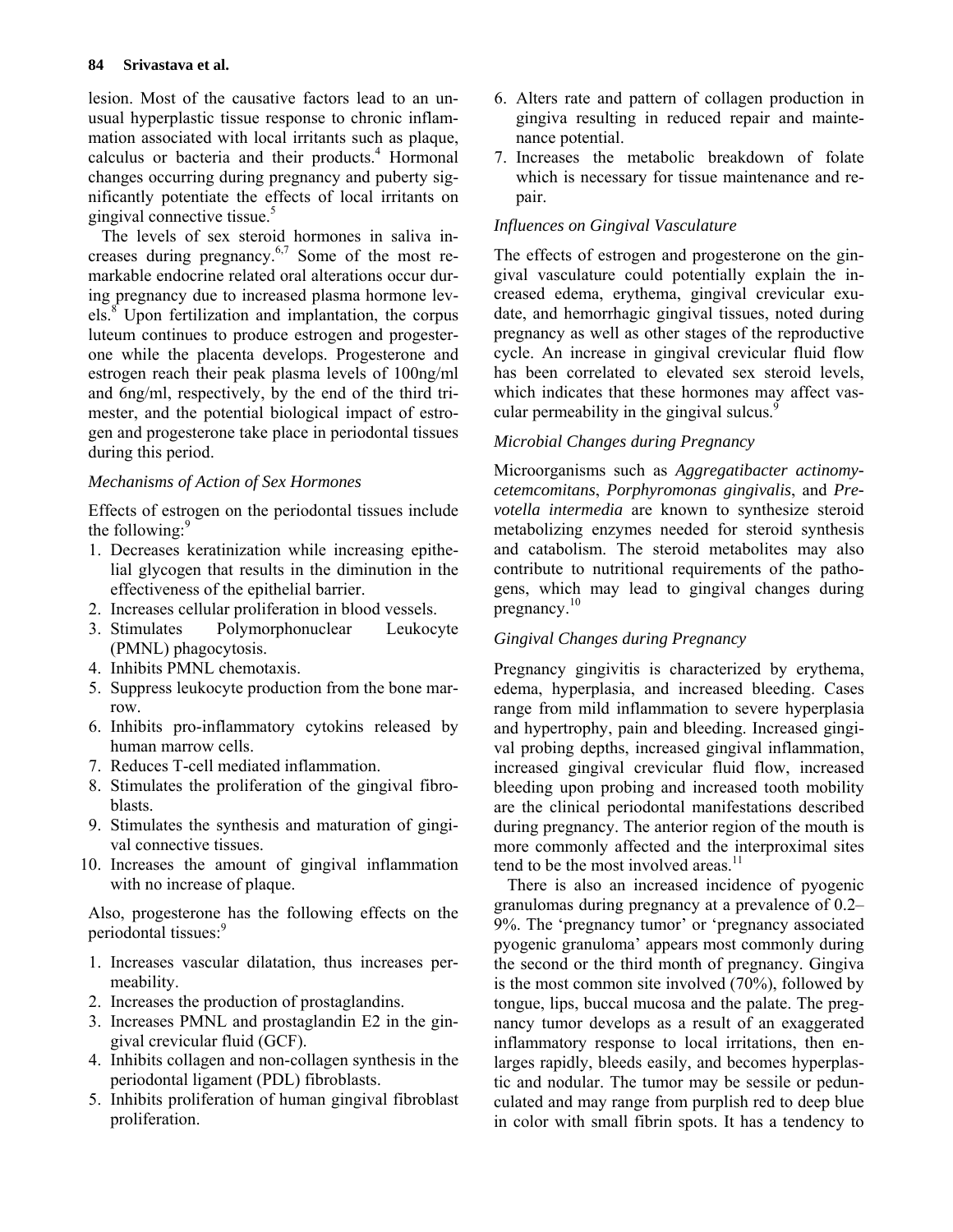recur if not completely removed after pregnancy.<sup>12</sup>

#### *Management*

Pregnancy gingivitis and localized gingival enlargement occurs usually in the first trimester of pregnancy and extends onto third trimester. In pregnancy gingivitis and all forms of enlargements, good oral hygiene is necessary to minimize the effects of systemic factors. Gingivoplasty or gingivectomy may be required after pregnancy but should be done in combination with prophylaxis and oral hygiene instructions.

## *Case Report*

## *Case 1*

A 25-year-old female patient with 6 months pregnancy first examined by a gynecologist was referred to the Department of Periodontology. The chief complaint included profuse bleeding from gums while brushing and on having food. Patient was having semisolid and liquid diet, as bleeding occurred on having rigid food items. On intraoral clinical examination, deposits of calculus and bacterial plaque as well as excessive generalized gingival enlargement nearly covering the surfaces of the teeth were noted (Figure 1). According to the past history, the patient was hav-



**Figure 1. Genralized gingival enlargement in front (upper) and lateral views (lower).**

ing mild gingival bleeding and swelling before conception, but gingival swelling and bleeding had continuously increased since the first month of pregnancy.

During pregnancy, surgical treatment was not attempted, and only scaling and oral prophylaxis were performed to remove local irritants. Patient was instructed to maintain a strict oral hygiene to reduce gingival inflammation and was called after delivery if to perform surgical treatment.

#### *Case 2*

A 23-year-old female patient with 8 months pregnancy was referred to the Department of Periodontics, presenting with a localized massive gingival overgrowth on the upper left anterior region in relation to maxillary left central incisor, lateral incisor, and canine, with protruding lips (Figure 2). There was no history of drug intake or any hereditary reasons. According to the past history, patient had begun bleeding on brushing since three months of pregnancy, but the enlargement came to the present size at the time of examination. The patient reported difficulty in chewing, speech and closing of the lips; the esthetics was also compromised because of the enlargement. The gingival swelling was evident extraorally. On intraoral examination, the lesion was approximately  $3.5 \times 2$  cm in size and pedunculated. The soft tumor was bright red in color, bleeding on slightest provocation. Subgingival calculus and plaque was present. Patient was unable to maintain oral hygiene in this area, because of the gingival enlargement.

Oral prophylaxis was performed after routine hematological investigation. Instructions regarding maintenance of oral hygiene and to prevent injury or biting of tumor were given and advised to return postpartum. The patient returned one month after delivery. The dimension of the tumor was the same as before delivery. The gingival overgrowth was excised with a No. 15 blade and electrocautery. Bleeding was controlled by the ball tip of the electrocautery (Figure 3a). Periodontal dressing was applied in the involved region. The excised lesion (Figure 3b) was sent for histopathological examination, which revealed epithelial proliferation and underlying capillary proliferation along with marked inflammatory cell infiltration (Figure 3c). The healing was uneventful and no relapse was seen on 6-month follow-up (Figure 3d).

## *Discussion*

Gingivitis in pregnancy is caused by bacterial plaque,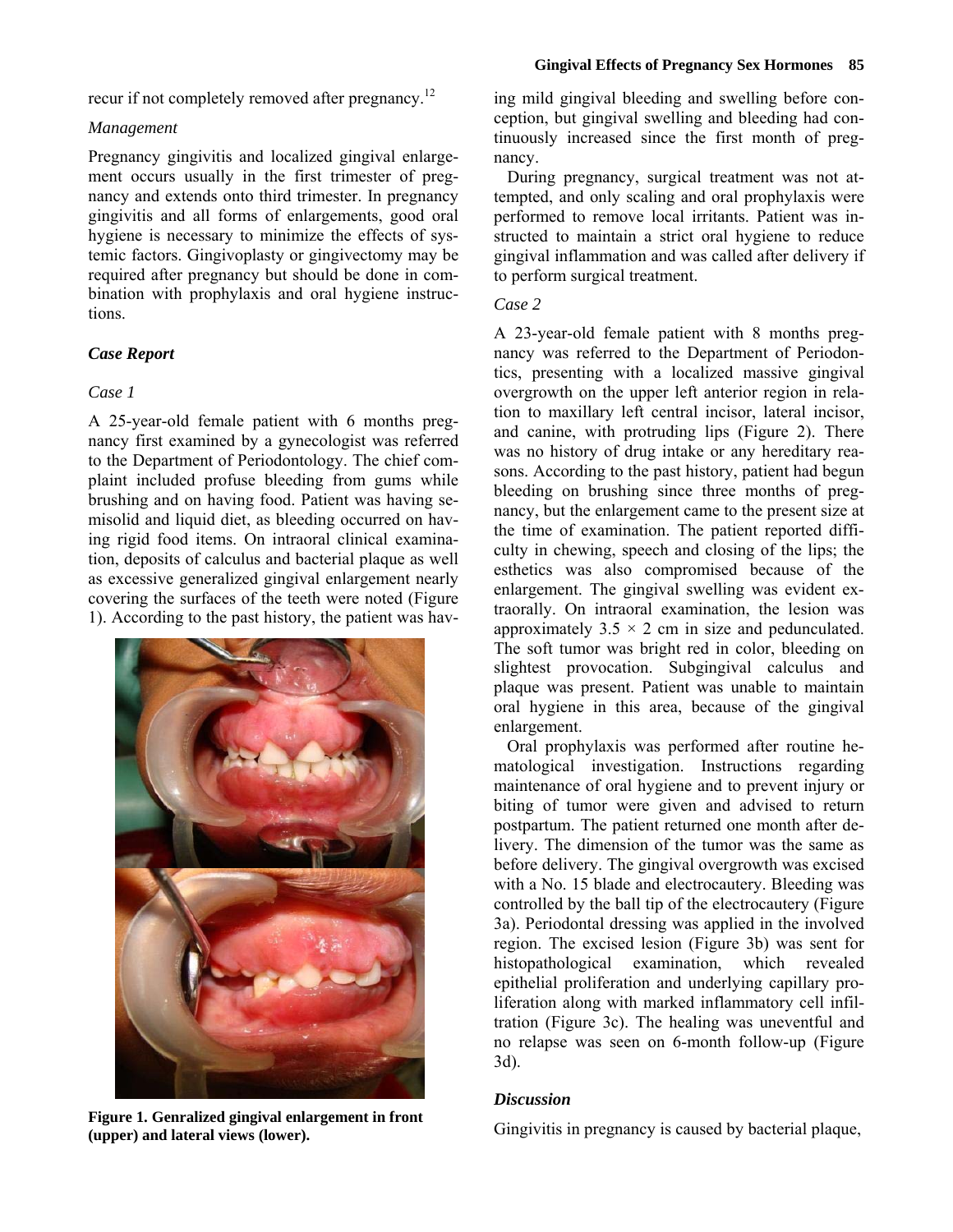#### **86 Srivastava et al.**



**Figure 2. Localized massive gingival enlargement (left), protruding out of lip avoiding lip closure (right).**

like in non-pregnant individuals. Pregnancy accentuates the gingival response to plaque. The incidence of gingivitis in pregnancy varies from around 50 to 100%.

Although pregnancy does not alter the healthy gingiva, it affects the severity of previously inflamed areas. In some cases, the inflamed gingiva forms a discrete mass referred to as pregnancy tumor.<sup>13</sup> The subgingival flora changes to a more anaerobic flora as pregnancy progresses and *Prevotella intermedia* is the microorganism that increases significantly during pregnancy.<sup>14</sup> The increase is due to elevations of lev-

els of systemic estradiol and progesterone.<sup>14</sup> It has been suggested that the altered tissue response to plaque is due to depression of the maternal T lymphocyte.<sup>15</sup> The gingiva has been shown to be a target organ for female sex hormones.<sup>16</sup> Therefore, the maintenance of oral hygiene before and during pregnancy is very important in order to reduce the incidence and the severity of gingival inflammation. It is generally accepted that increase in gingival inflammation typically begins in the second month and reaches the maximal level during the eighth month of pregnancy. These inflammatory changes may lead to gingivae



**Figure 3. Excision of tissue and heamostasis achieved with electrocautery (a). The excised lesion (b). Histopathological view of the excised tissue (c). Surgical site 6 months after surgery (d).**